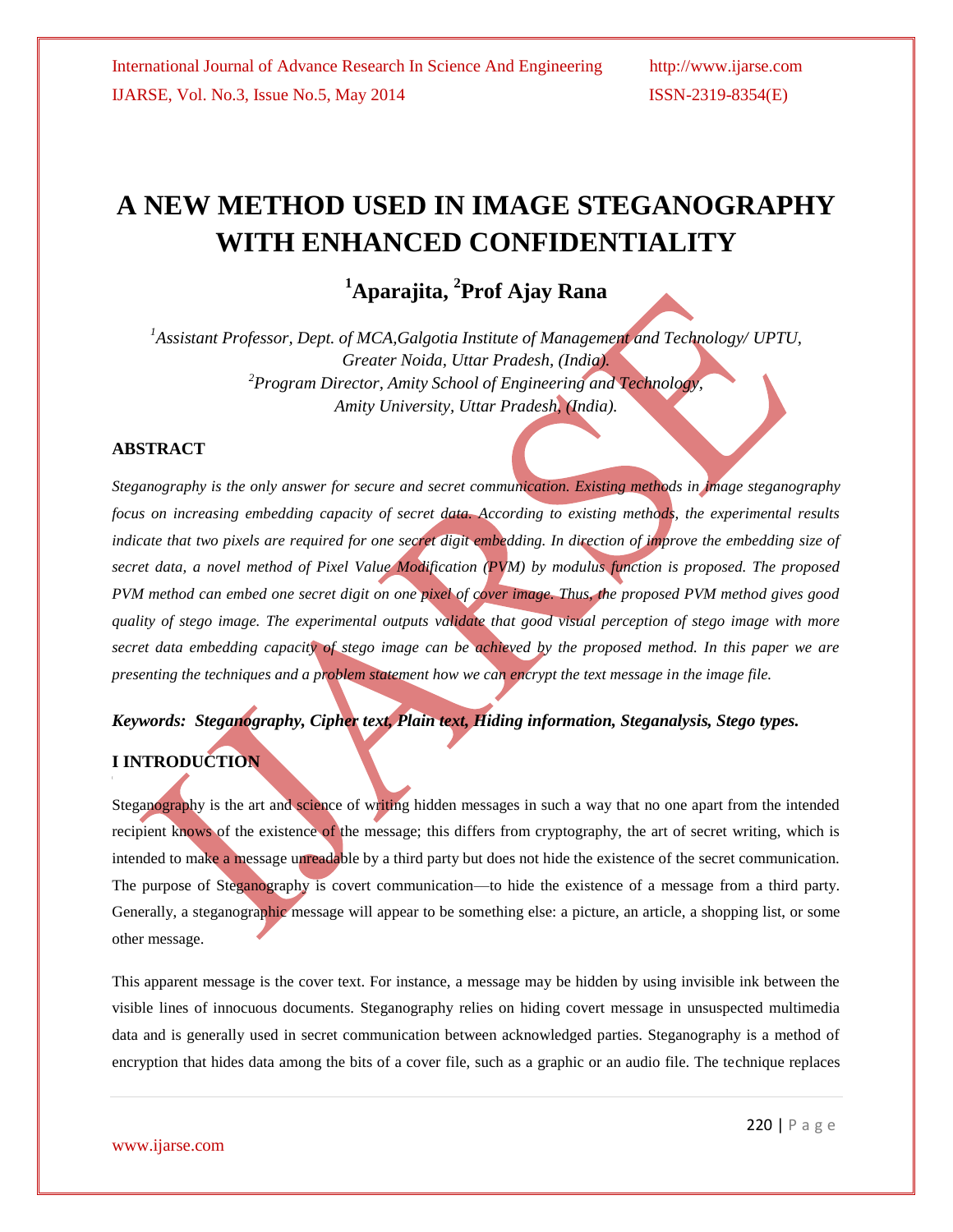### International Journal of Advance Research In Science And Engineering http://www.ijarse.com IJARSE, Vol. No.3, Issue No.5, May 2014 ISSN-2319-8354(E)

unused or insignificant bits with the secret data. Steganography is not as robust to attacks since the embedded data is vulnerable to destruction.

The advantage of Steganography over cryptography alone is that messages do not attract attention to themselves, to messengers, or to recipients. An unhidden coded message, no matter how unbreakable it is, will arouse suspicion and may in itself be incriminating, as in some countries encryption is illegal. **[1]**

#### **1.1 Techniques**

#### **Insertion-Based**

Using this technique, you store the data you want to hide in sections of a file that are ignored by the processing application. By doing this you avoid modifying those file bits that are relevant to an end-user—leaving the cover file perfectly usable.

For example, with some files there is an EOF or end-of-file marker. This flag signifies to the application that is reading the file that it has reached the end of the file and the application can stop processing the file. Hidden information can then be inserted after the EOF marker.

The end-user may not even realize that the file contains additional hidden information. However, using an insertion technique changes file size according to the amount of data hidden and therefore, if the file looks unusually large, it may arouse suspicion.

#### **Substitution-Based**

Using this approach, you replace the least significant bits of information that determine the meaningful content of the original file with new data in a way that causes the least amount of distortion.

The main advantage of that technique is that the cover file size *does not change* after the execution of the algorithm. There is, however, a limit to the amount of data you can hide with this approach as there is a limited amount of insignificant data in any given file.

#### **Generation-Based**

Unlike insertion and substitution, this technique doesn't require an existing cover file—this technique generates a cover file for the sole purpose of hiding the message. The main flaw of the insertion and substitution techniques is that people can compare the stego file with any pre-existing copy of the cover file (which is supposed to be the same file) and discover differences between the two. You won't have that problem when using a generation approach, because the result is an original file, and is therefore immune to comparison tests. [2] [3]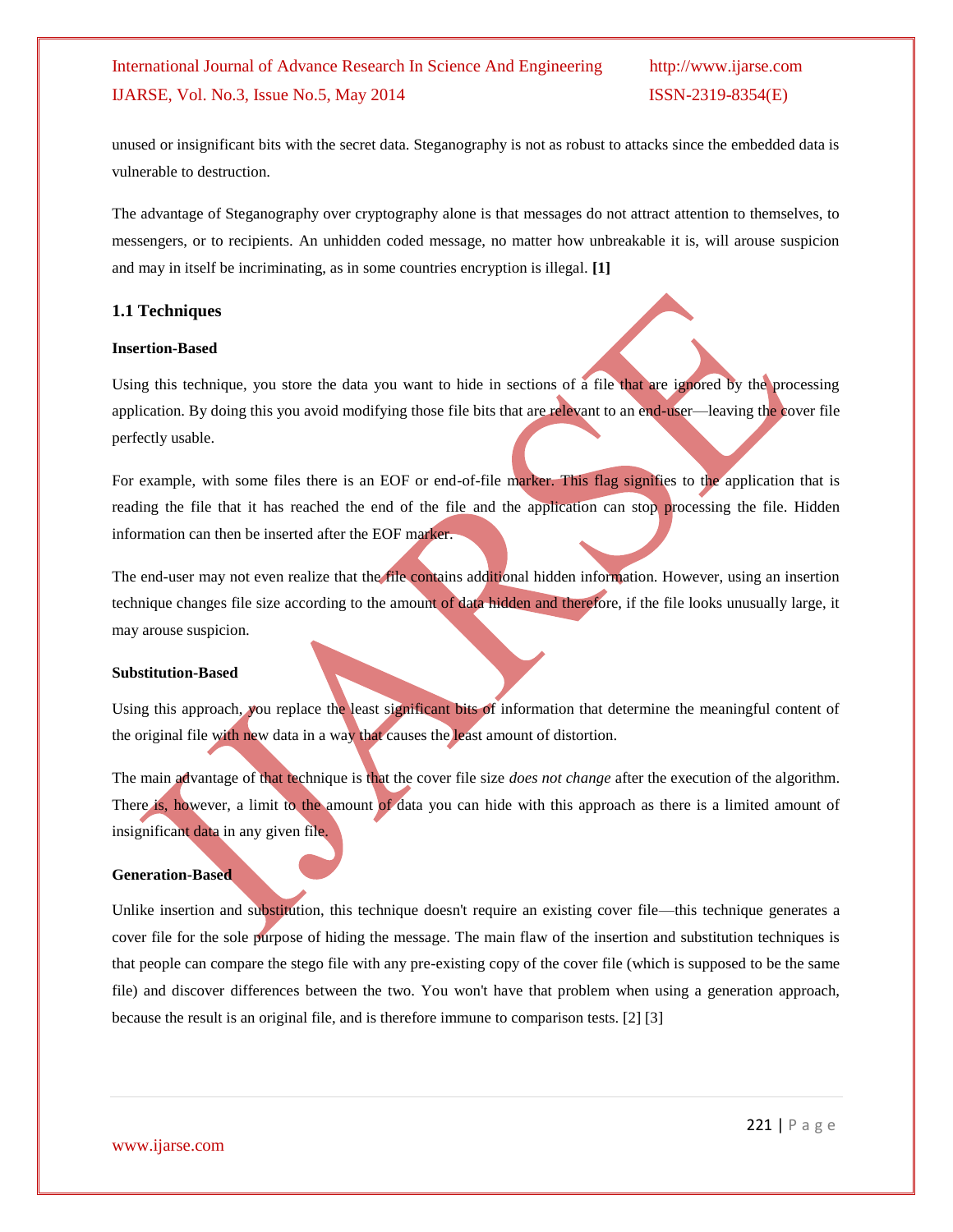#### **1.2 Common Media for Steganography**

#### **Image Files**

Image files are probably the most common medium for hiding files. Most of the stego techniques that use image files involve manipulation of the image's colour tables.

8-bit images use a colour table of 256 RGB values. Each pixel is represented by a byte, which is then used to pick out the pixel's RGB value from the colour table. In order to hide data in 8-bit images, S-Tools modify the image to only use a 32-colour palette instead of 256. These 32 colours are duplicated 8 times in order to fill the colour table. The duplicate entries are then used to store the secret message in the three least significant bits for each RGB entry. This all means that each colour in the modified image can be represented in eight different ways, which leaves redundant representations in which information can be hidden. [7]

#### **Audio Files**

Audio files are also a popular medium. As with image files it is very difficult to detect hidden information without a detection tool and just by listening. S-Tools uses least significant bit insertion to hide information in a sound file. This involves replacing the least significant bit of each byte with one bit of the message we are trying to hide. There is no way for anyone to detect the difference simply by listening to the file. [7]

#### **Text Files**

Data can also be hidden in text files. There are several methods available, including the template technique, deliberate misspelling, changes in spacing, or the use of slightly different fonts (such as Courier and Courier New).

The template method [4] involves a set of preselected locations on a page to hide a message. Consider the note:

THE MOST COMMON WORK ANIMAL IS THE HORSE. THEY CAN BE USED TO FERRY EQUIPMENT TO AND FROM WORKERS OR TO PULL A PLOW. BE CAREFUL, THOUGH, BECAUSE SOME HAVE SANK UP TO THEIR KNEES IN MUD OR SAND, SUCH AS AN INCIDENT AT THE BURLINGTON FACTORY LAST YEAR. BUT HORSES REMAIN A SIGNIFICANT FIND. ON A FARM, AN ALTERNATE WORK ANIMAL MIGHT BE A BURRO BUT THEY ARE NOT AS COMFORTABLE AS A TRANSPORT ANIMAL.

Applying a template or rule as to which words to read to this message might yield the following:

SANK

FERRY

 IN BURLINGTON **FIND** 

> ALTERNATE TRANSPORT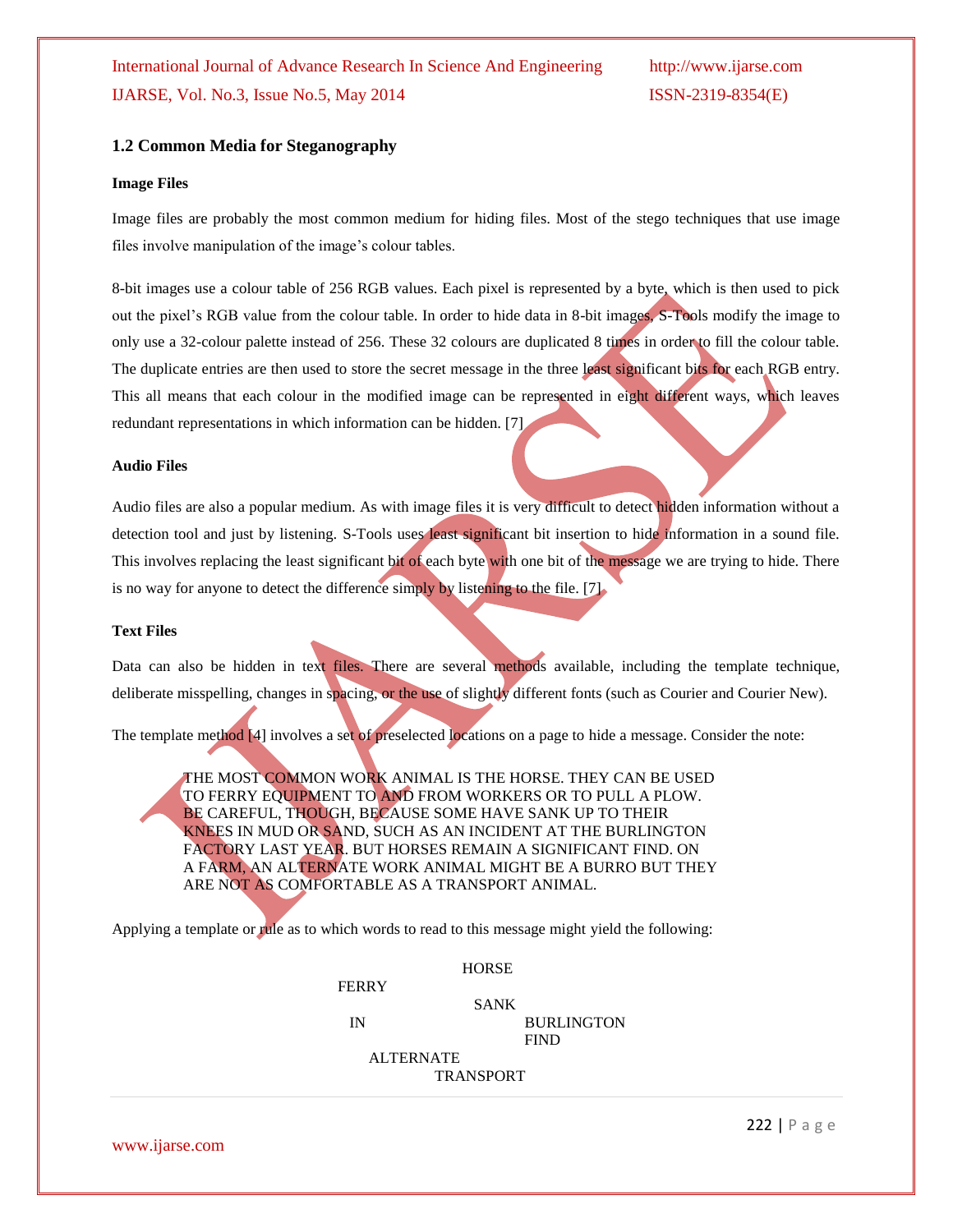#### **1.3 Steganlysis**

Steganalysis is the science of detecting messages hidden using steganography. The goal of steganalysis is to identify suspected packages, determine whether or not they have a payload encoded into them and, if possible, recover that payload. [5]. Unlike cryptanalysis, where it is obvious that intercepted data contains a message (though that message is encrypted), steganalysis generally starts with a pile of suspect data files, but little information about which of the files, if any, contain a payload.

One case where detection of suspect files is straightforward is when the original, unmodified carrier is available for comparison. Comparing the package against the original file will yield the differences caused by encoding the payload-- and, thus, the payload can be extracted.

However, this is only part of the problem, as the payload has often been encrypted first. Encrypting the payload is not always done solely to make recovery of the payload more difficult. Many encryption techniques have the desirable property of making the payload appear much more like well-distributed noise, which can make detection efforts more difficult, and save the steganographic encoding technique the trouble of having to distribute the signal energy evenly. [6]

#### **II PROBLEM STATEMENT**

Currently many cryptography and steganography techniques have come into existence. Encoding of plaintext is achieved using DES, AES, Triple DES, RSA and many other algorithms. Any individual can use his/her one's own approach as encryption method.

Many algorithms such as JSteg, JPHide and JPSeek, OutGuess, F3, F4 and F5 were invented for the purpose of embedding images. These algorithms follow a certain principle to embed and retrieve hidden contents. All the existing approaches have their own disadvantages as they can easily be compromised using steganalysis. It means that one way or another, an intruder can figure out the existence of hidden data which results in him/her compromise of sensitive data. Currently, no integrate dcryptography and steganography approach in one application exists for image based information security. There are encryption and embedding approaches present that work with plaintext only.

#### **2.1 Motivation**

As described above all the available techniques used in early tools are old and follow some specified process with some improvements to previously proposed techniques. This makes the intruders work easy. The intruder may try a counter attack by making some changes to counter existing techniques. None of the existing techniques offers protection through multiple levels. That is one of the reasons why an intruder is able to view/obtain hidden data with just one or two attacks.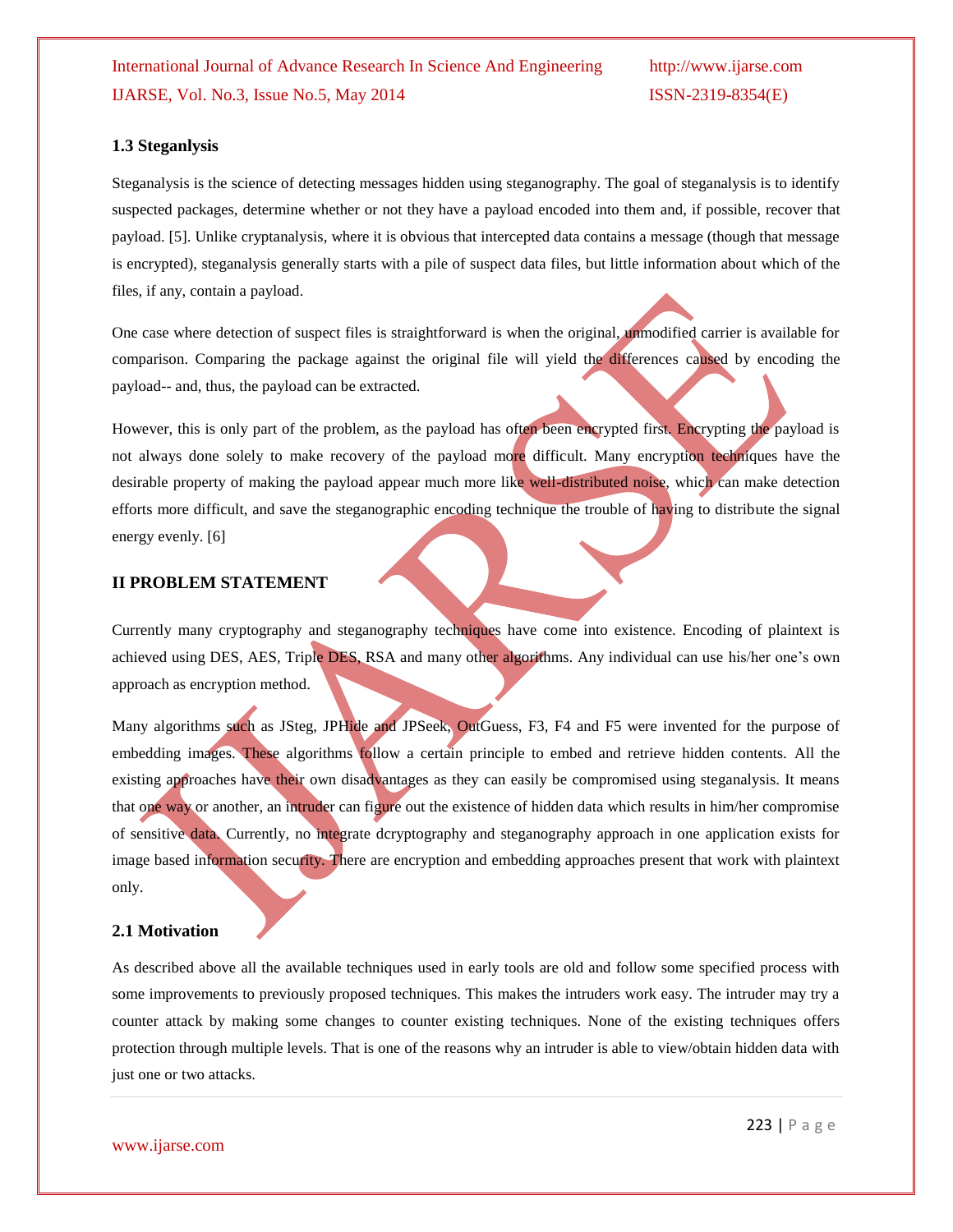#### **2.2 Scope**

The primary idea behind developing this project is to protect confidential data from an intruder's counter-attacks and to block the intruder through various levels in his/her attacks. A new tool has been developed with a combination of cryptographic encryption and stegangraphic encryption for its implementation .The developed steganographic tool has a sender's segment that can take a message, a password and a cover image as input and give a stego-image as output that has message embedded in it. On the other hand, it also has a receiver's segment where the receiver inputs the stego-image and the same password is used by the sender as input to get the sender's message as output. The project is tested with various inputs and made sure that the generated stego-image has no noise are data loss.

### **2.3 Functionality**

The developed steganographic tool is a very useful to any user who shares confidential data through a network .The developed model has a customized access that gives more freedom to users. An interface has been developed that helps the user to interact with the tool. The interface is very user-friendly with different modules implemented to encode and decode the secret message. The developed tool was tested for various input conditions.

#### **III WORKING PRINCIPAL**

In this project we will use new encryption/decryption method for text file encryption/decryption for increasing data confidentiality.

#### **Steps involved in our Method**

- 1. Encrypt text file by using new encryption method.
- 2. Cipher text file merge in to jpeg Plain Image file.
- 3. Stego Image transfer via communication channel.
- 4. Retrieve Cipher Text File from Stego Image and regenerate Plain Image.
- 5. Decrypt Cipher text file using new developed method.

### **3.1 Working System Architecture**

In this Working Architecture as shown in Fig 1:, we may use One Bit Stego, Two Bit Stego or Three Bit Stego as per user requirements and we will use new encryption/decryption method to make more secure our transmitted data on communication channel.

### **IV. APPLICATIONS**

Proposed work will enhanced the following Image Steganography applications.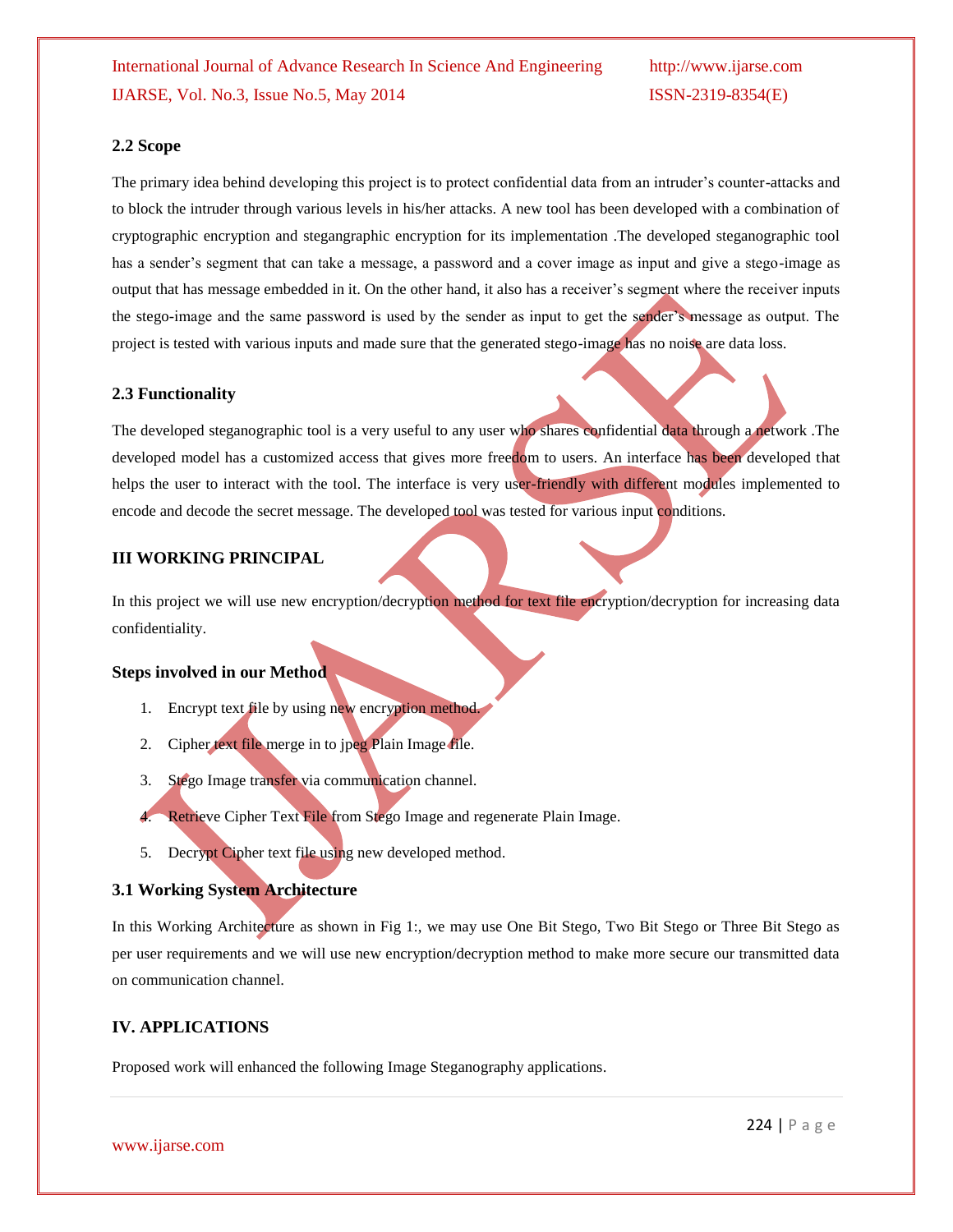International Journal of Advance Research In Science And Engineering http://www.ijarse.com IJARSE, Vol. No.3, Issue No.5, May 2014 ISSN-2319-8354(E)

- 1) Data Transmission is more secure from attacker.
- 2) Confidential communication and secret data storing
- 3) Protection of data alteration
- 4) Access control system for digital content distribution
- 5) Media Database systems





### **V CONCLUSION**

From the above survey it is clear that to disguise our plain text we need some technique. In today's world Public Key Cryptography is used to hide the information and it uses the whole block instead of an individual alphabet. We have discussed the various techniques and tools and the main application areas of steganography. Another main topic was steganalysis where we look into the methods how to detect stego- objects. There is a lot of future research possible in this field. Steganography is a really interesting subject and outside of the mainstream cryptography and system administration that most of us deal with day after day. Steganography can be used for hidden communication. We have explored the limits of steganography theory and practice, and a comparison to cryptography

#### **REFERENCES**

**[1]** An Overview of Steganography for the Computer Forensics Examiner -

http://www.fbi.gov/hq/lab/fsc/backissu/july2004/research/2004\_03\_research01.htm.

www.ijarse.com